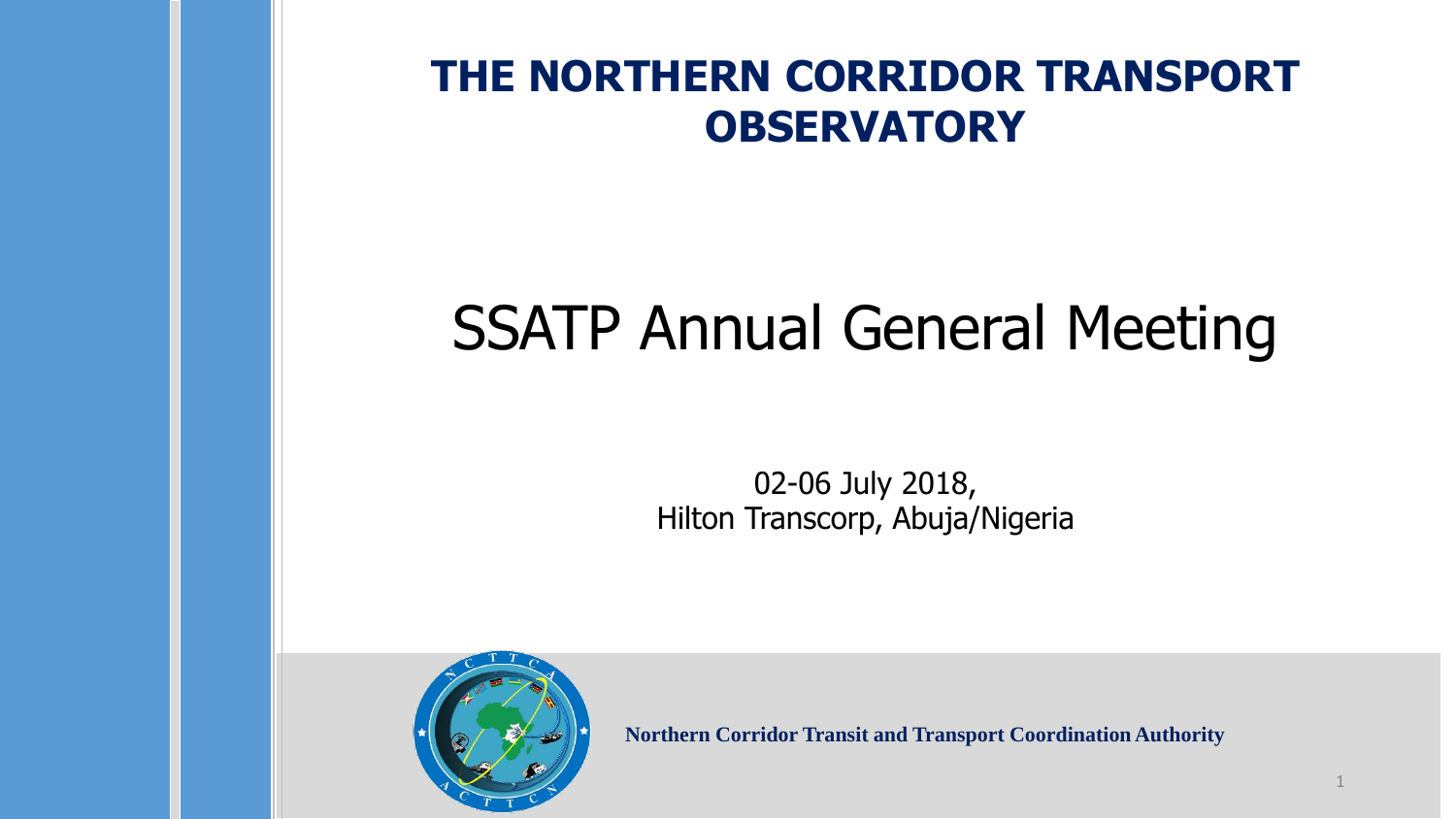# **Outline**

- 1. Northern Corridor Member States.
- 2. Policy formulation Mechanism.
- 3. Regular Facts Based Observatory Reports.
- 4. Key End Users and Frequency.
- 5. Observatory Indicators & Portals in Brief.
- 6. Design of Transport Observatory
- 7. Current Performances (highlights):
- 8. Conclusion.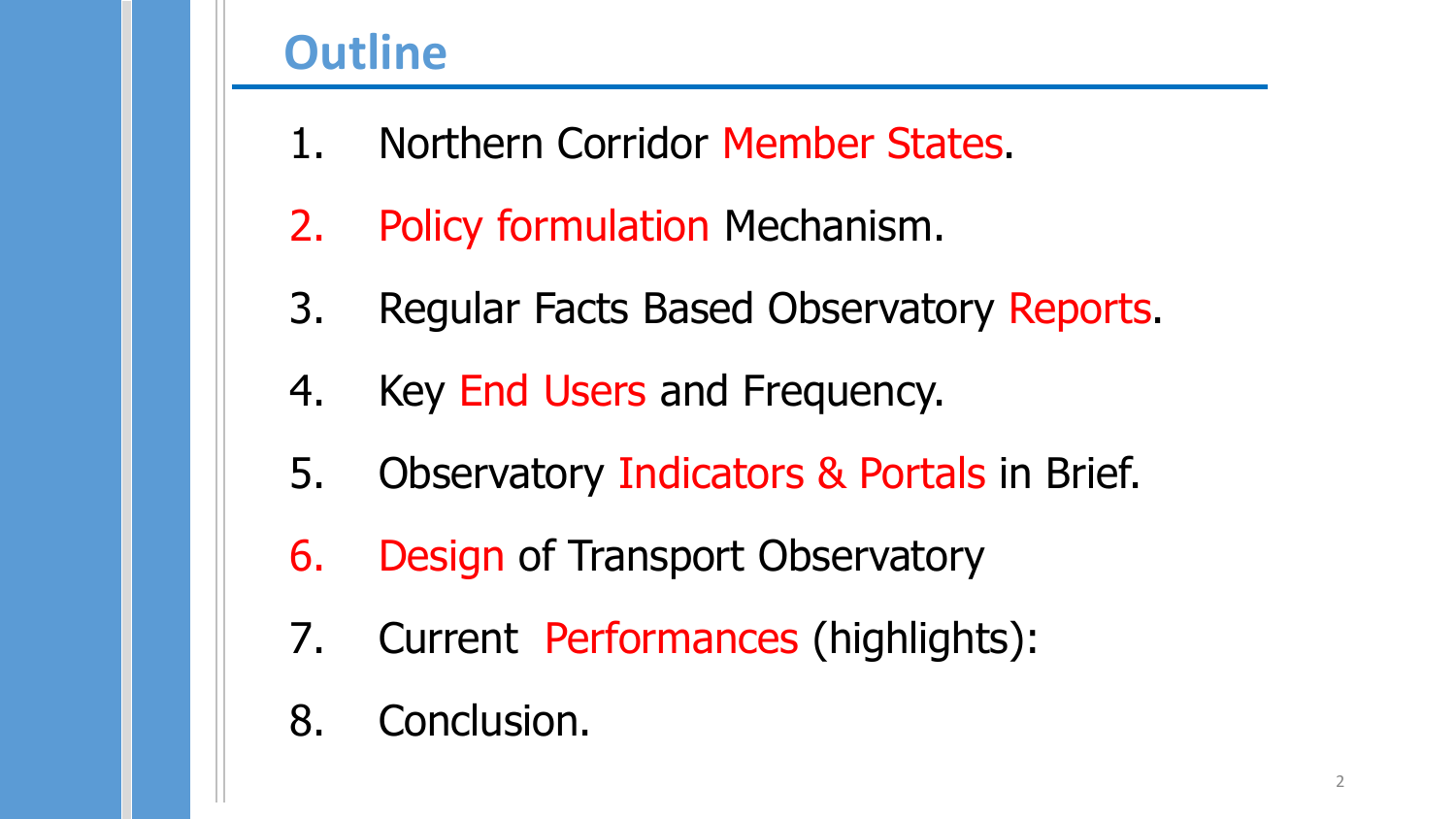# **The Northern Corridor Member States**



The NC is the transport Corridor linking the Great Lakes Countries of Burundi, D. R. Congo, Rwanda, South Sudan and Uganda to the Kenyan sea port of Mombasa.

The Corridor also serves Northern Tanzania and Ethiopia.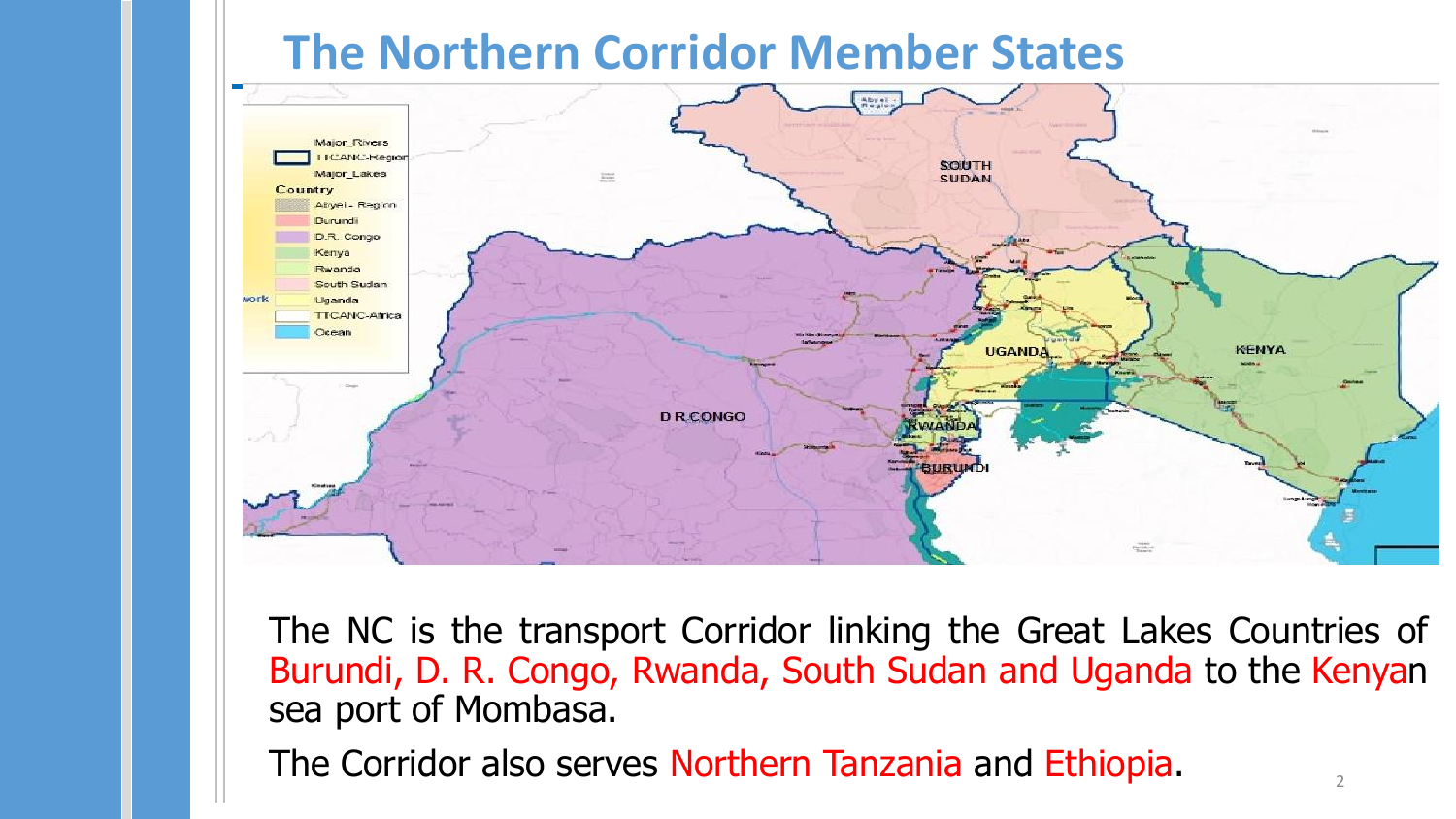# **Policy formulation Mechanism in the NC**



- **Transport Observatory is an online portal accessed via** [http://top.ttcancorg](http://top.ttcancorg/) or [www.kandalakaskazini.or.ke](http://www.kandalakaskazini.or.ke/) in order to:
	- 1. Identification of areas where improvements are needed in relation to agreed targets.
	- 2. Provision of a set of tools for diagnosing problems.
	- 3. Measuring the evolution of the Corridor hence establishing the effectiveness of programs designed to address identified bottlenecks.
	- 4. Provision of key reliable information to policy makers to facilitate formulation of policies.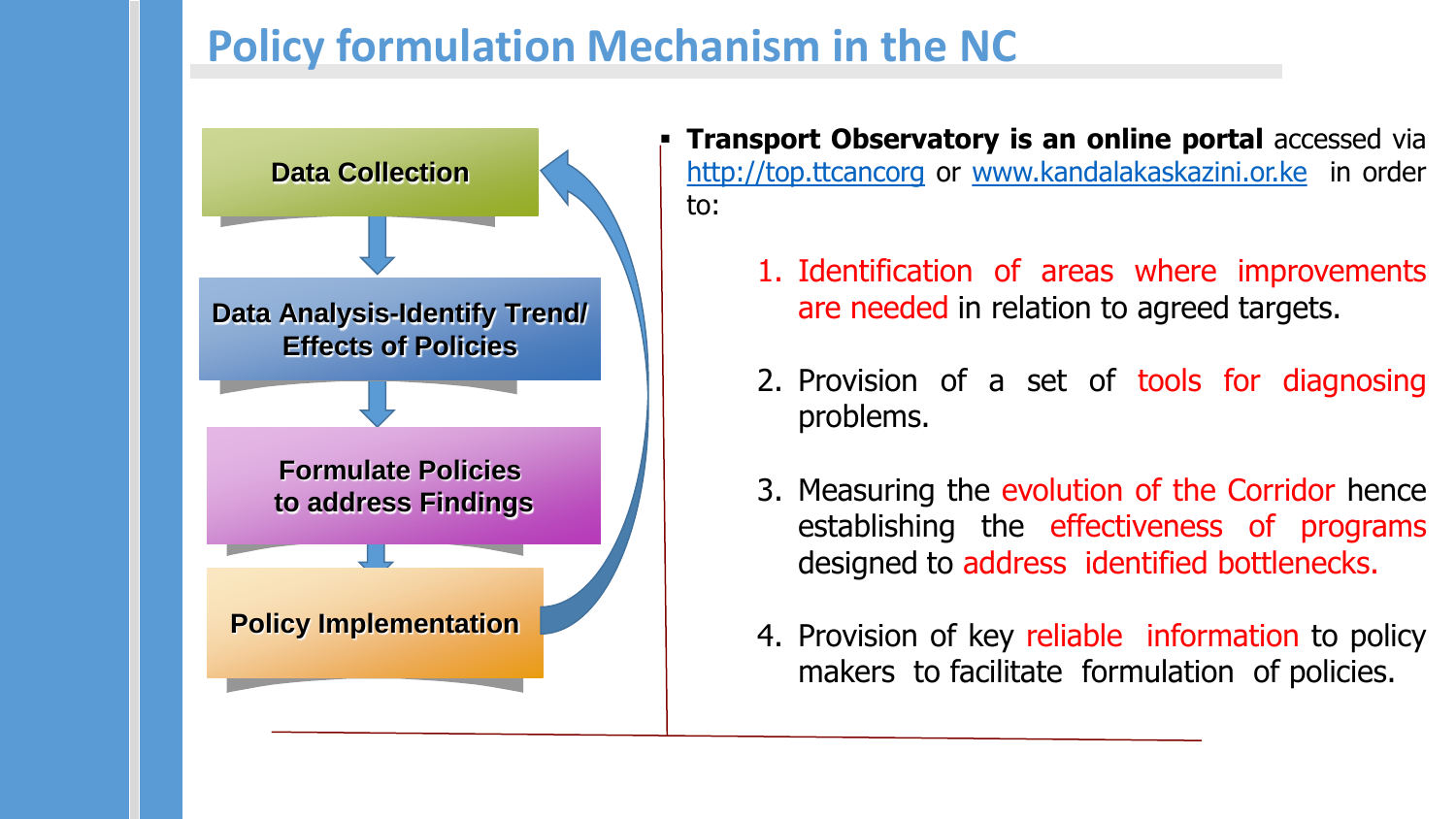**Facts Based Reports produced regularly.**

1. Dashboard Report (Weekly):

 $\checkmark$  This report covers 9 key Performance Indicators and is discussed every Friday during the Port Community meeting at the Port of Mombasa.

 $\checkmark$  Public + Private Sectors are represented.

- 2. Port Community Monthly & Quarterly Report :
	- $\checkmark$  They provide more comments and assist in tracking the trend / effects of policies/measures taken.
- 3. Bi-annual Transport Observatory Report:
	- $\checkmark$  This is a comprehensive report (with around 35 Performance Indicators).
	- $\checkmark$  It helps to measure the effectiveness of programs designed to address identified bottlenecks.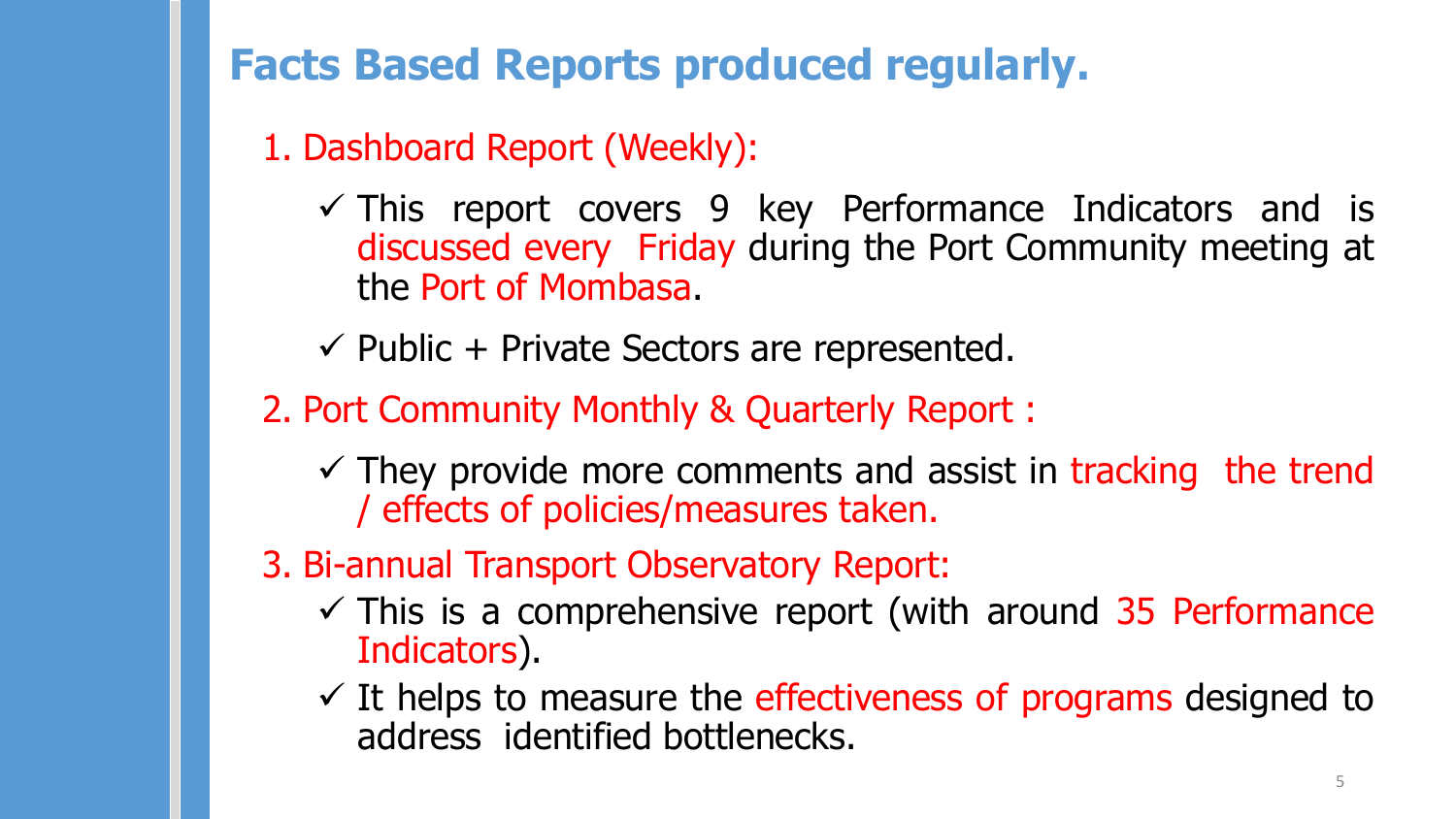**Key End Users and Frequency.**

- 1. Port Community Members (Dashboard Weekly)
	- $\checkmark$  Public + Private Representative from Kenya, Uganda, Rwanda, DRC, South Sudan and Burundi.
- 2. Policy Organs (Quarterly);
	- 1.Council of Ministers
	- 2.Board Members
	- 3.Northern Corridor Secretariat (M/E)
- 3. Stakeholders (Public / Private Sector); etc.
- 4. Heads of States Summit of the NC Integration Projects (NCIP): 4 months
- 6. Partners and Donors.
- 7. Others: Academia, Media, etc.

(The number of online visitors varies between 803 - 1,200 per month.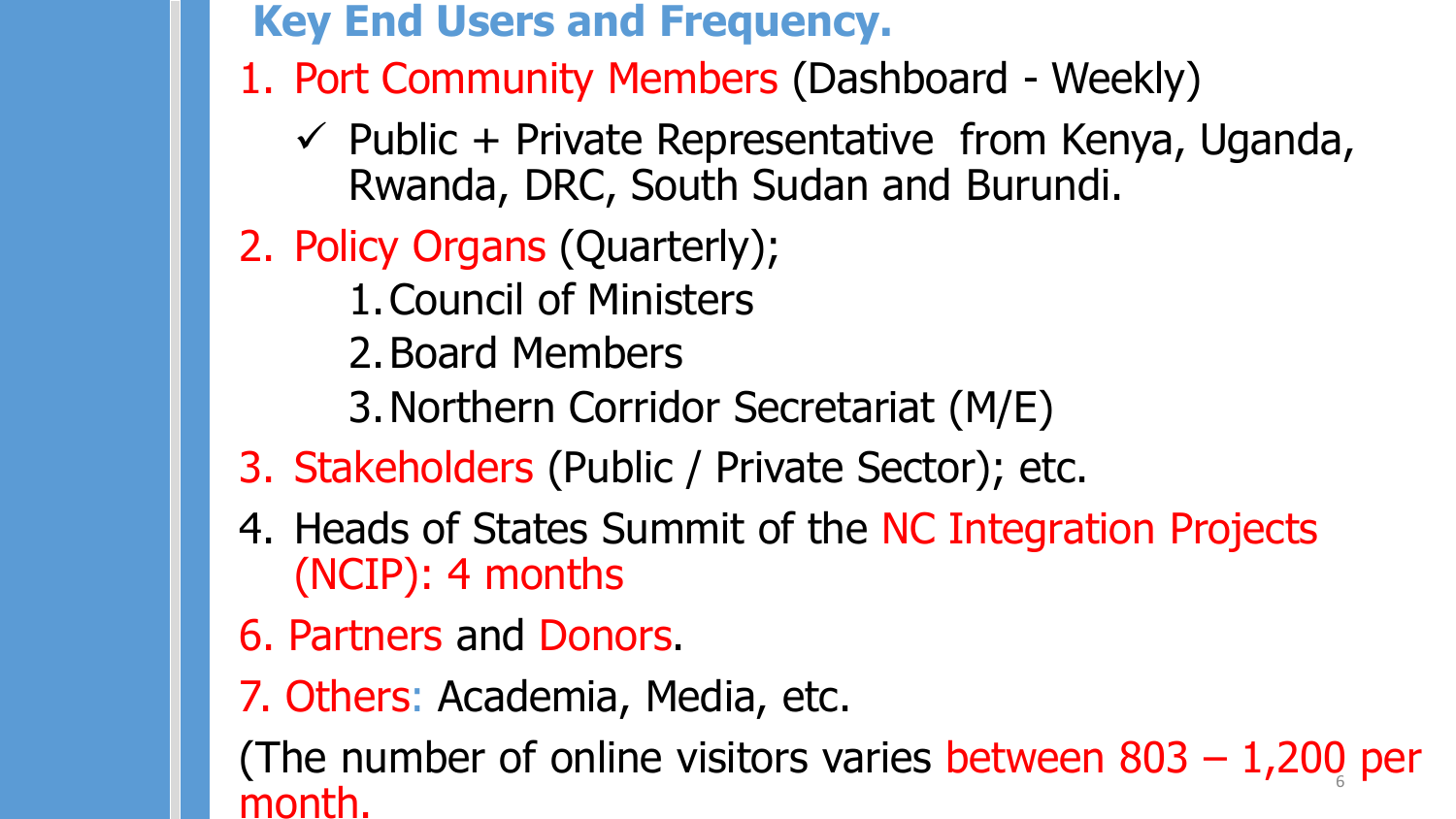# **Observatory Indicators and portals in brief**

| <b>Observatory</b><br><b>Portals</b>                                                                                                             | <b>Indicator</b><br><b>Categories</b> | <b>Portal</b><br><b>Links</b>    | <b>No of</b><br>indicator<br>S |
|--------------------------------------------------------------------------------------------------------------------------------------------------|---------------------------------------|----------------------------------|--------------------------------|
| <b>Main Transport</b><br><b>Observatory</b><br><b>Protal</b><br>$\mathbf{a}$<br><b>Geographical</b><br><b>Information</b><br><b>System (GIS)</b> | 1. Volume &<br>Capacity               | http://top.ttcanc.<br><u>org</u> | 6                              |
|                                                                                                                                                  | 2. Transit times &<br>delays          |                                  | 12                             |
|                                                                                                                                                  | 3. Efficiency &<br>Productivity       |                                  | 7                              |
|                                                                                                                                                  | 4. Cost & Rates                       |                                  | 5                              |
| <b>Dashboard</b>                                                                                                                                 | 1. Maritime.                          | www.kandalakask<br>azini.go.ke   | $\overline{2}$                 |
|                                                                                                                                                  | 2. Port Indicators                    |                                  | $\overline{4}$                 |
|                                                                                                                                                  | 3. Corridor                           |                                  | 3                              |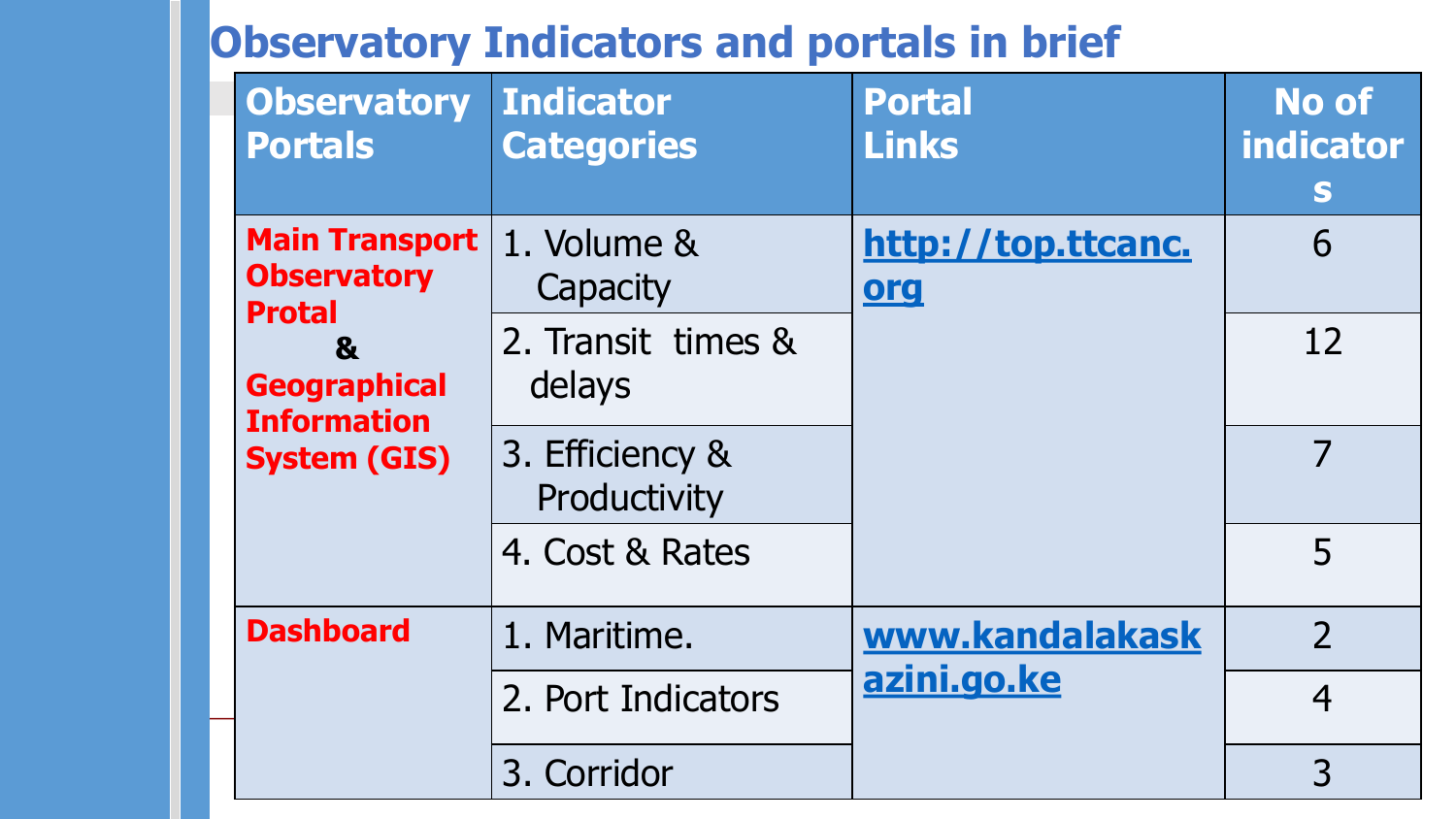### **Design of the NC Transport Observatory System.**

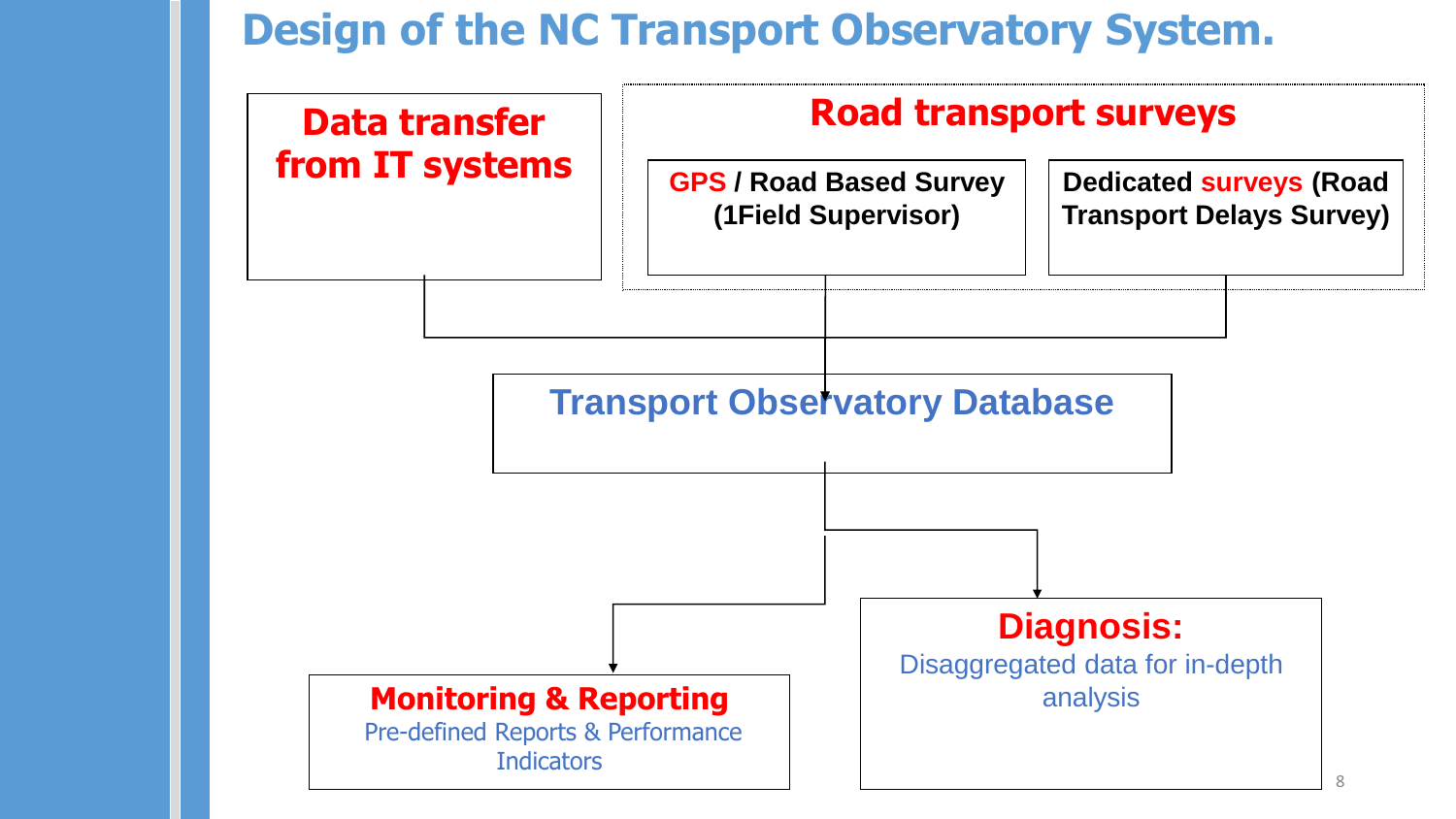#### **Data Sources & Data Providers.**

#### **a. Data Sources:**

• Electronic data (Ports, ICDs, Revenues, Roads, Rails and Pipelines Authorities);

• GPS + Road Surveys data; • Specialized audits.

### **b. Data providers:**

- 1. Ports Authorities & ICDs
- 2. Revenues & Road Authorities;
- 3. Ministries of Transport.
- 3. Transporters' Association
- 4. Railways' Corporations.
- 5. Pipelines Corporations;
- 6. Safety Data Providers,
- 7. Others: Bureaus of statistics, National banks.

(i) The following slides highlights recent indicators for the period Oct 2017 – March 2018.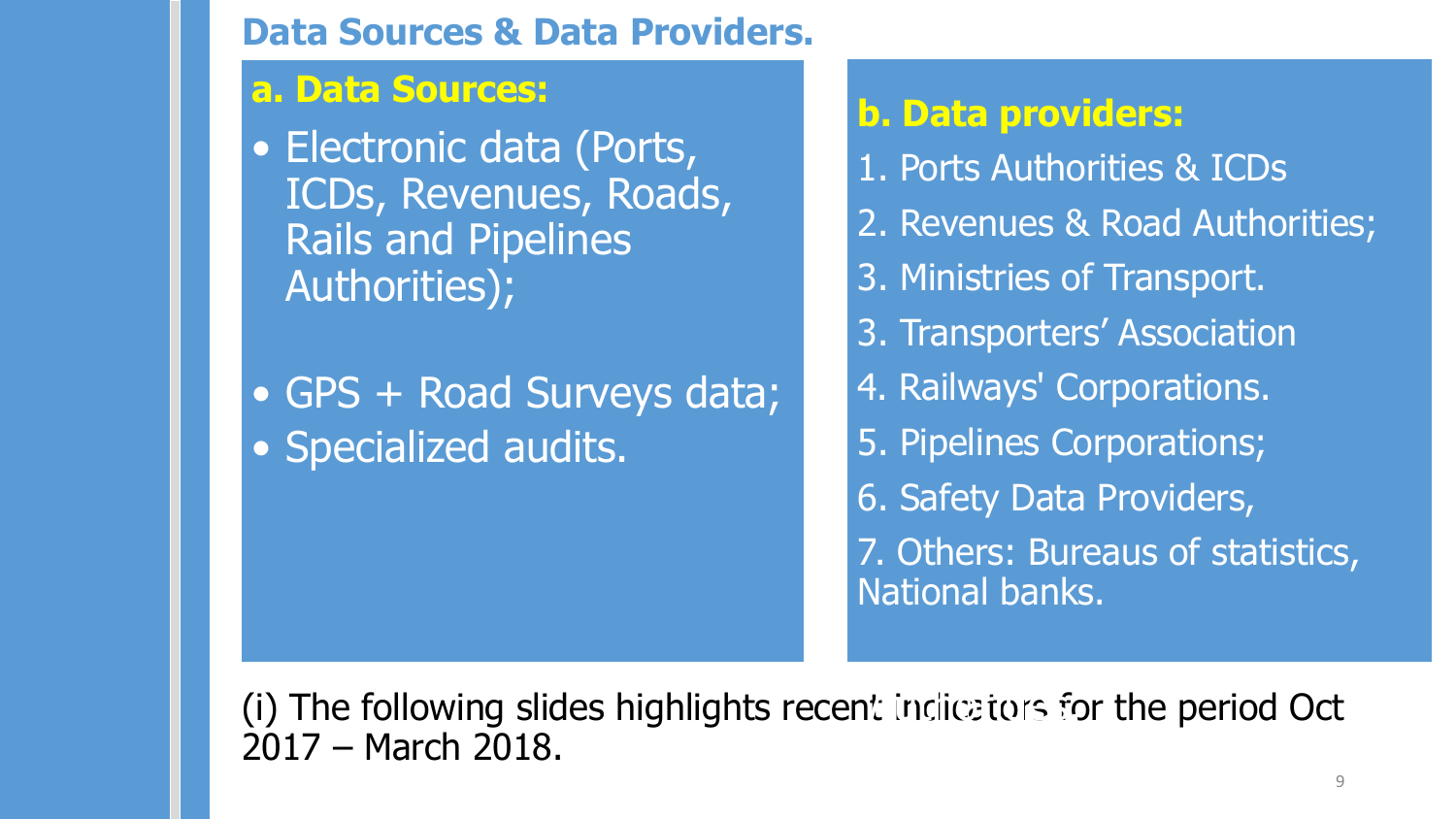# **Maritime Indicator C. Highlights on some NC Performances Indicators**



- $\checkmark$  The average Ship Turnaround time for the last six months Oct -March 2018 was 77.9 hours which is an improvement from an average of 102.7 hours registered during the previous six months period (April- Sept. 2017).
- 10  $\checkmark$  The performance is partly attributed to availability of equipment, improved productivity of the gangs and the implementation of Fixed Berthing Window by the Port.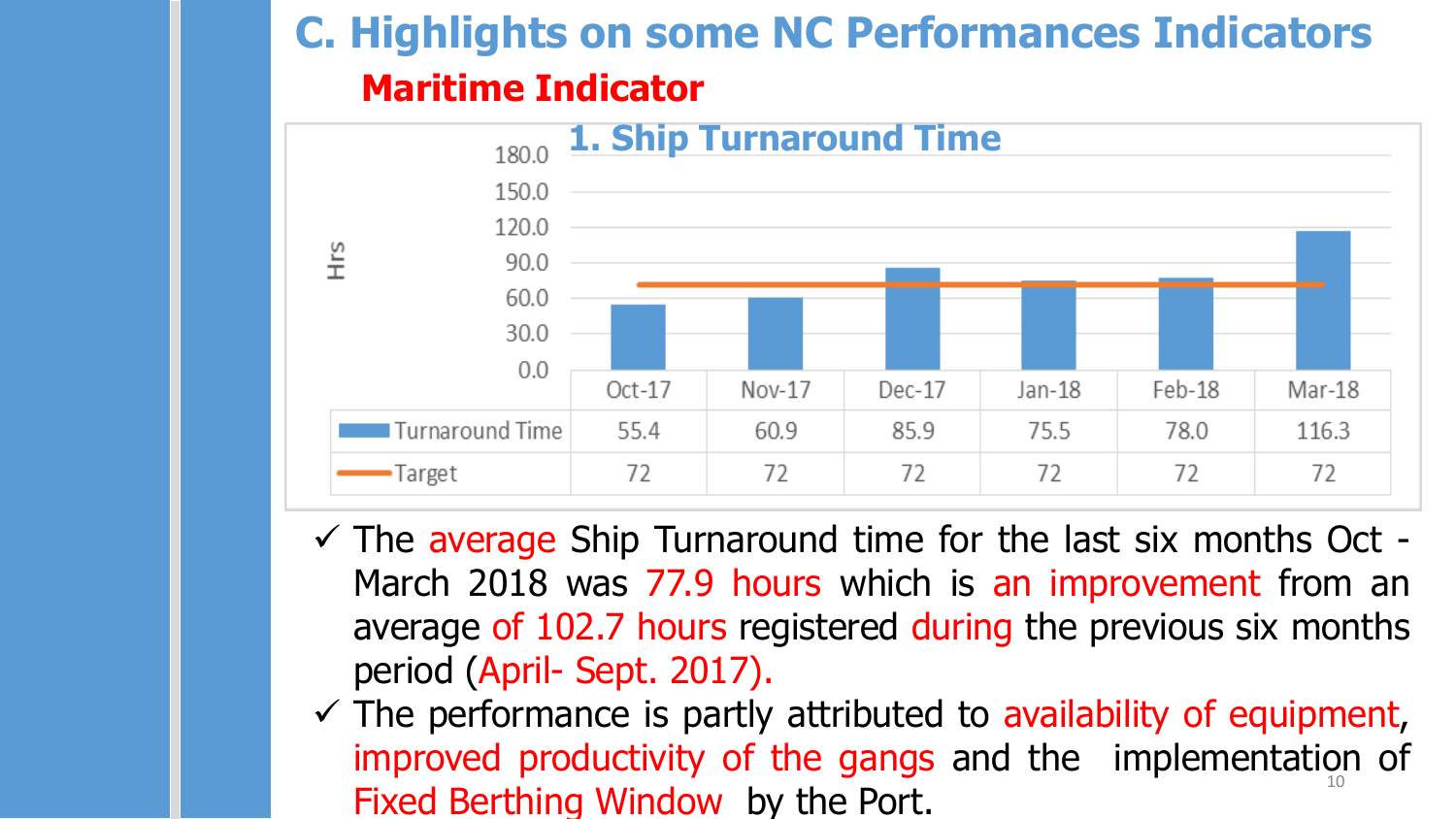#### **Maritime Indicator Highlights on some NC Performances Indicators**



11  $\checkmark$  The average Vessel waiting time before berth for the period Oct 2017 – March 2018 was 20.5 h. During the same period (Oct. 2016 - March 2017), the average waiting time was 22.8 hours.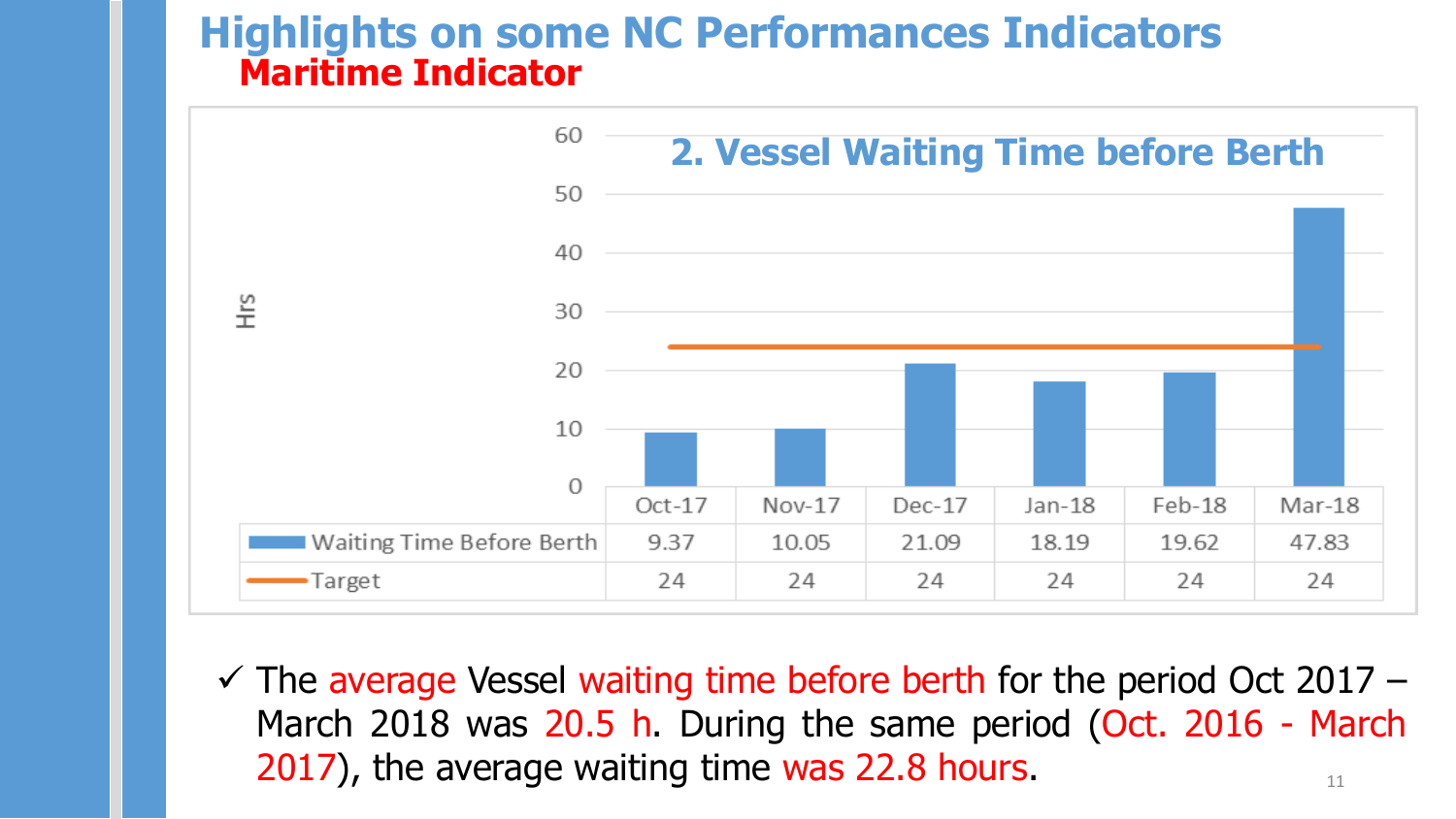#### **7. Containerized Port Dwell time (hours) Highlights on some NC Performances Indicators**



(i) Average Dwell Time is the time that elapses from the time cargo arrives at the Port to the time it leaves the Port premises. (ii) The target of 72 hours (3 days) is about to be achieved. (iii) We expect this performance to increase as soon the Standard

Gauge Railway operations are streamlined.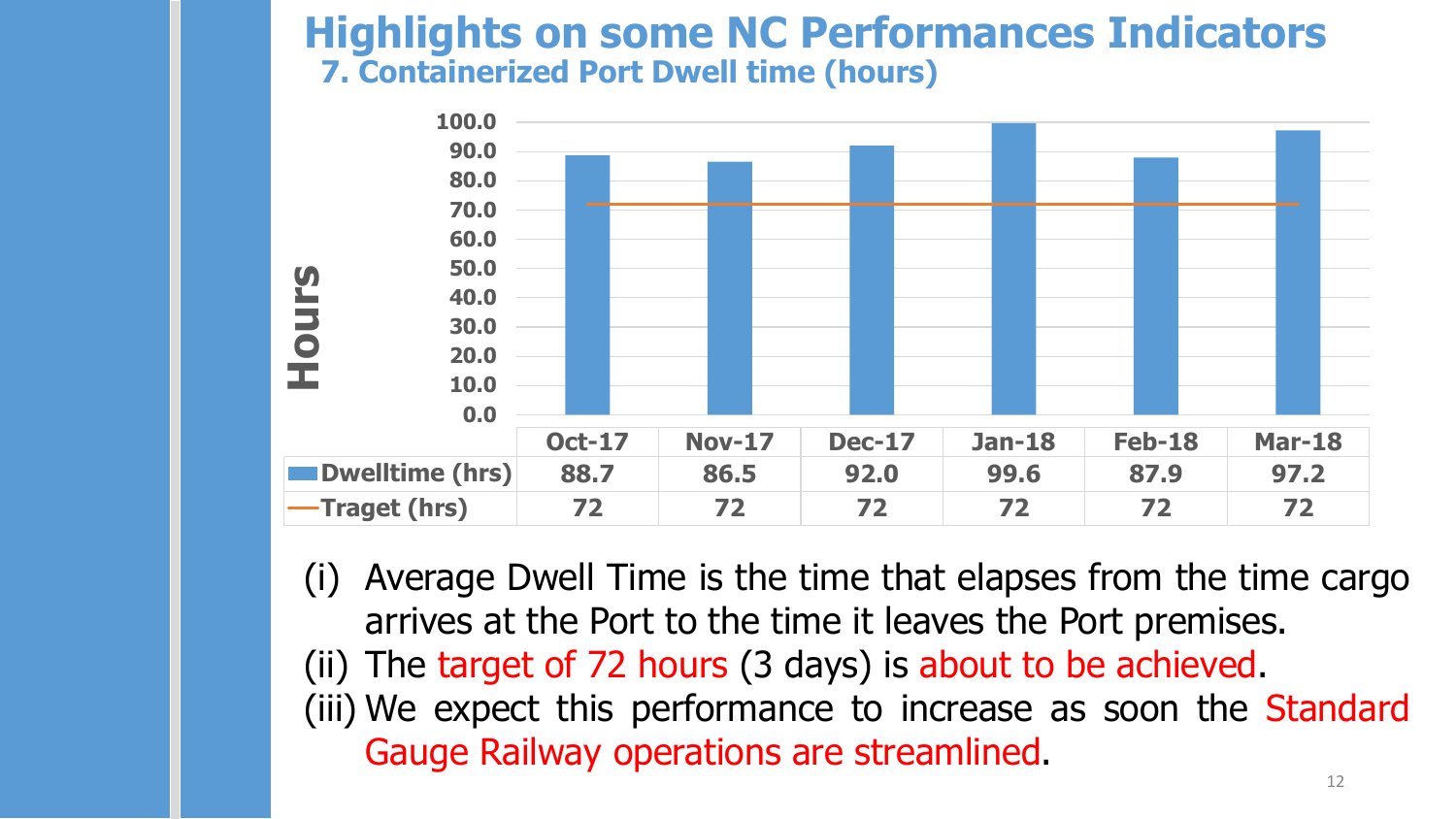### **Time Taken at One Stop Centre (Hour) Highlights on some NC Performances Indicators**



- $\checkmark$  This indicates a decrease in the performance at the One Stop Centre where the trend seems to be moving away from the set target of 36 hours.
- uncoordinated joint verification of cargo and late submission of  $_{13}$  $\checkmark$  This poor performance could be partly attributed to documents by clearing agents.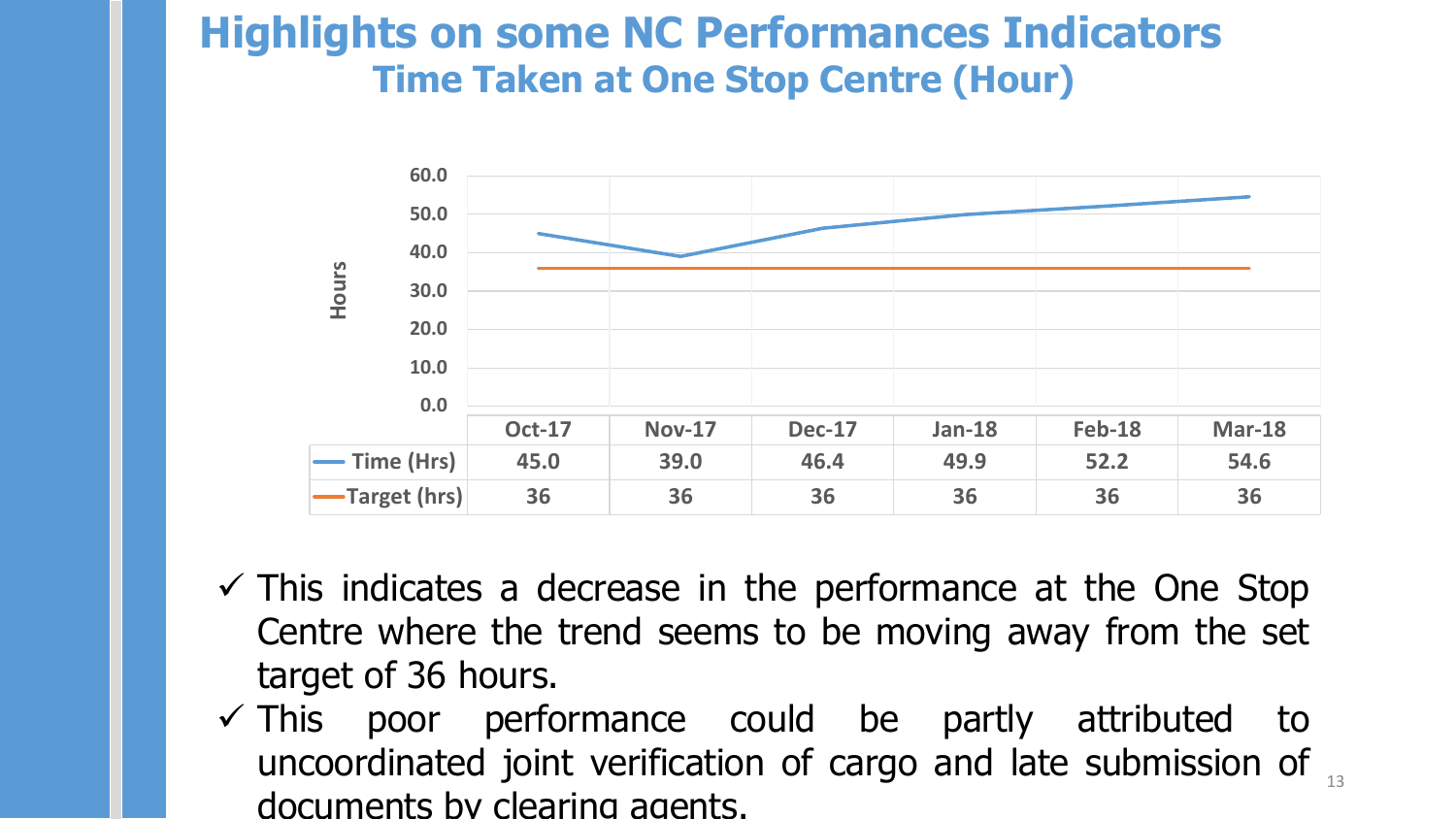### **Highlights on some NC Performances Indicators**

#### **8. Time Taken to Evacuate Cargo from Mombasa Port after Customs Release**



- (i) The average was 42.97hours. The previous similar period between October 2016 and March 2017 was 43.33 hours. These delays are mainly attributed to the owners of cargo and their agents.
- (ii) The roads infrastructure improvements around the Port together with the launch of **SGR** are expected to improve further this indicator.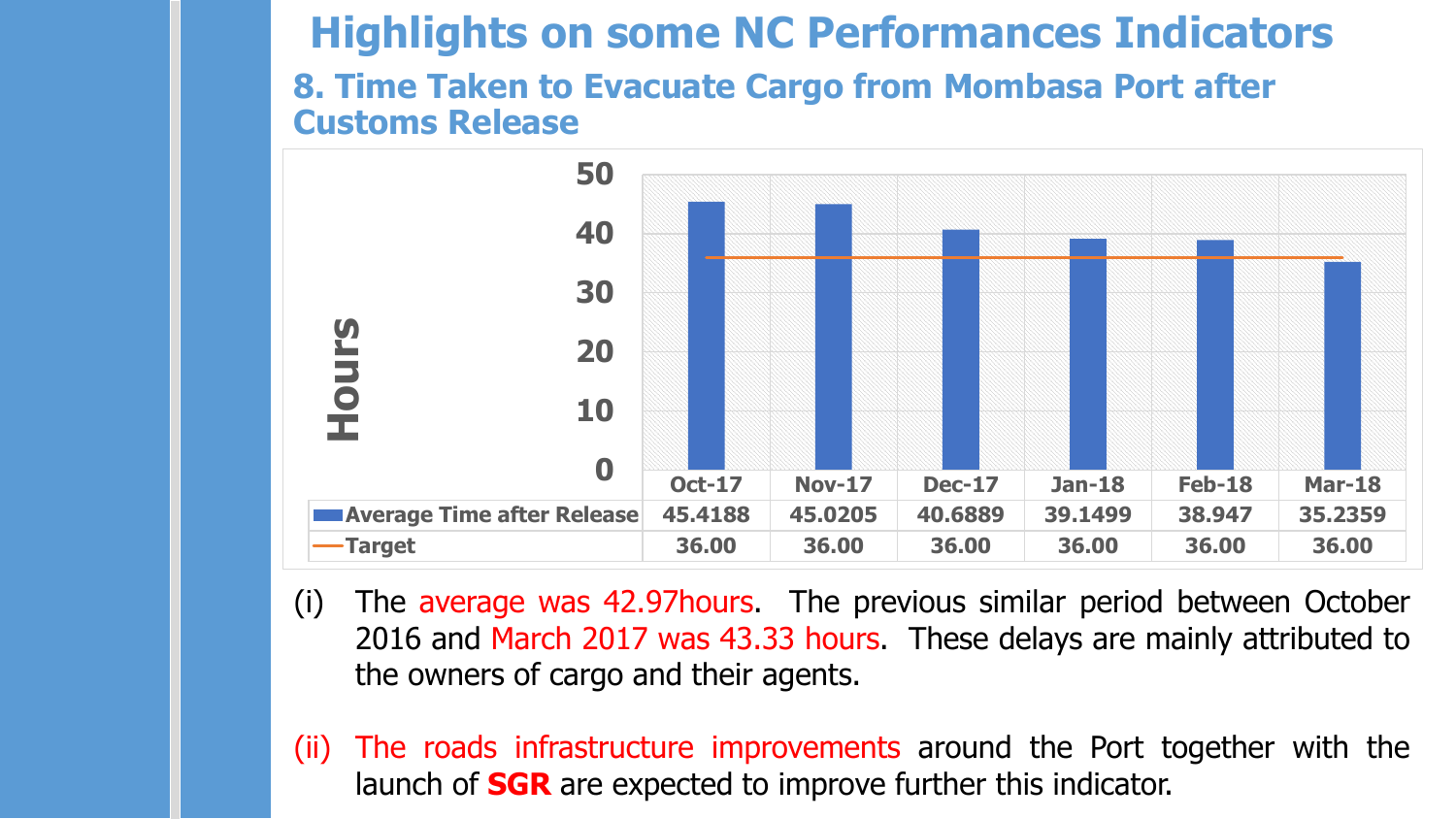### **4. Daily Traffic Volume / Roads, Kenya Highlights on some NC Performances Indicators**



- (i) The daily traffic is particularly high at Athi-River weighbridge (with 10,949, Feb 2018), followed by Gilgil (6,586, Jan 2018) and Mariakani (4,973 in Feb. 2018) – Any incident is likely to cause serious delays in traffic.
- would be impossible to weigh all these trucks using static weighbridges.  $_{15}$ (ii) Without a system such as High Speed Weighing In Motion (HSWIM), this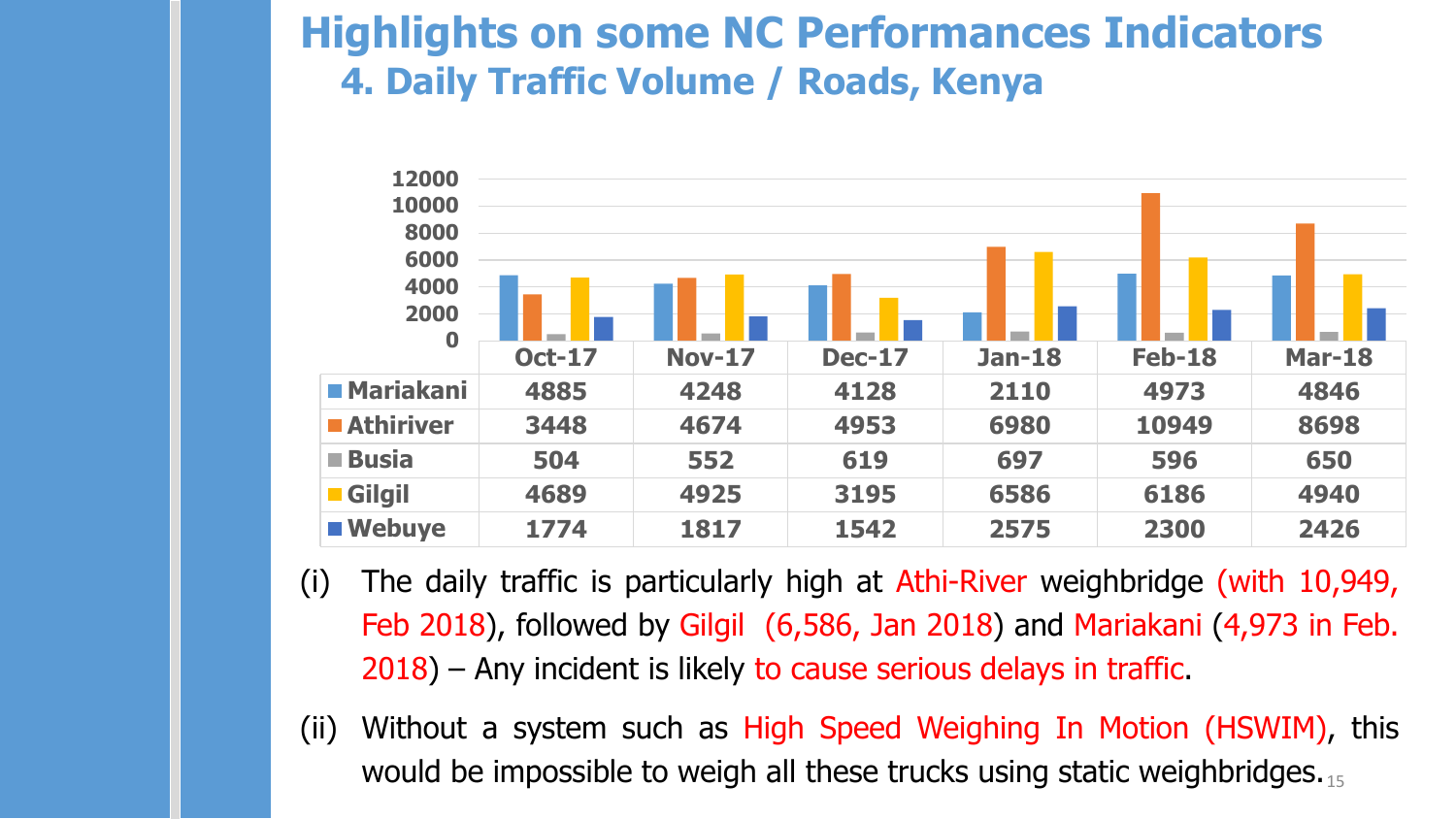### **6. Weight Compliance Level in Kenya (both GVW & AVW Limits) Highlights on some NC Performances Indicators**



- (i) Compliance with vehicle load limits in Kenya has been above 90% all the time except at Busia weighbridge where compliance has been on the decline (below 80%).
- implementation of the Self Regulatory Charter and the sensitization (ii) This performance is attributed to various reasons including the campaign.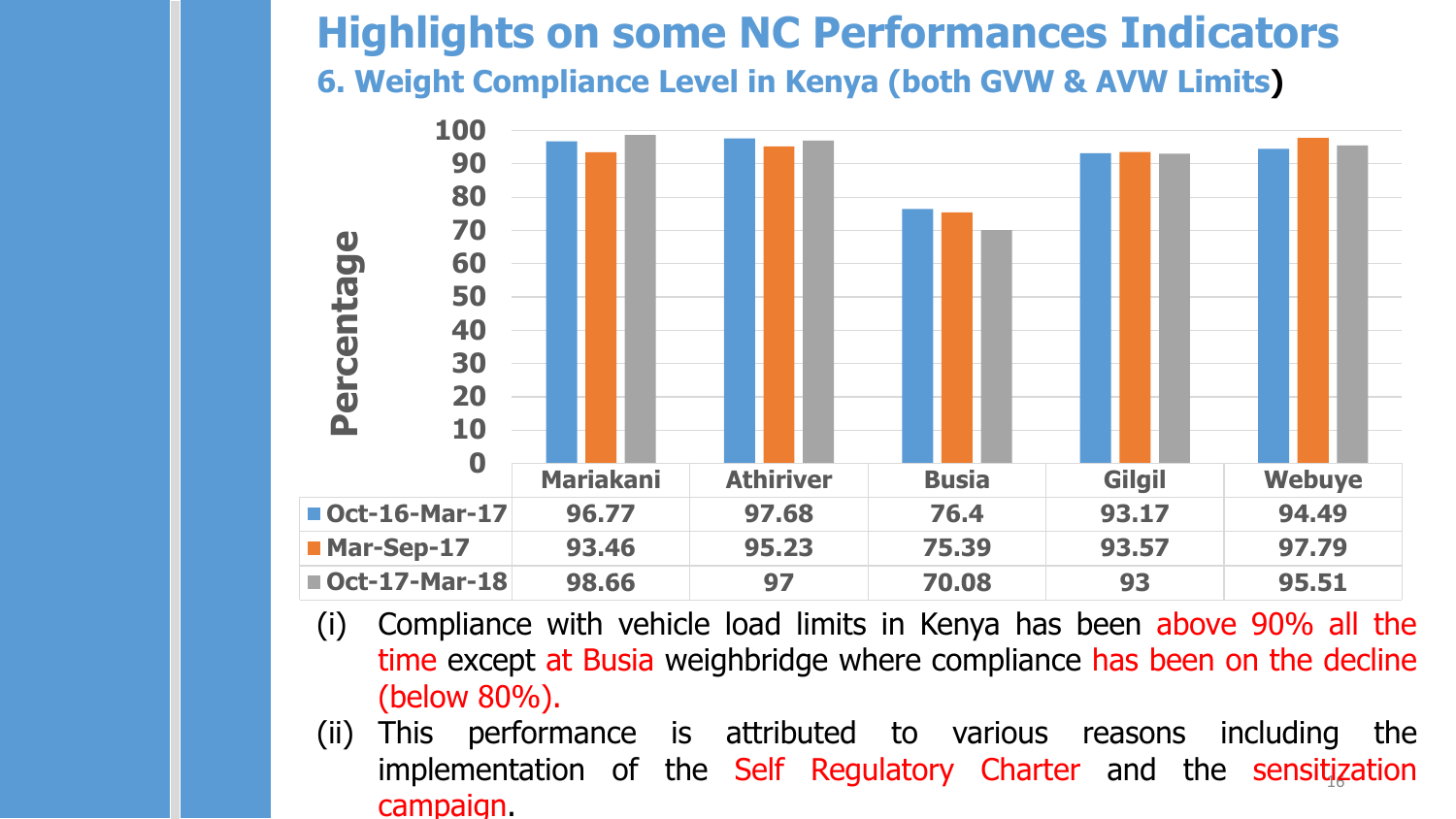# **Highlights on some NC Performances Indicators**

**9. Average Transit Time in Kenya - Mombasa to Malaba/Busia**



(i)This is measured from the time the truck starts the journey in Mombasa to the time it reaches the border at Malaba (933 Kms) or Busia (947 Kms).

17 (ii)The average transit time from Mombasa to Malaba & Busia was  $(2.6$  days  $(64.2 h)$  in Malaba and 2.9 days  $(71.3 h)$  in Busia.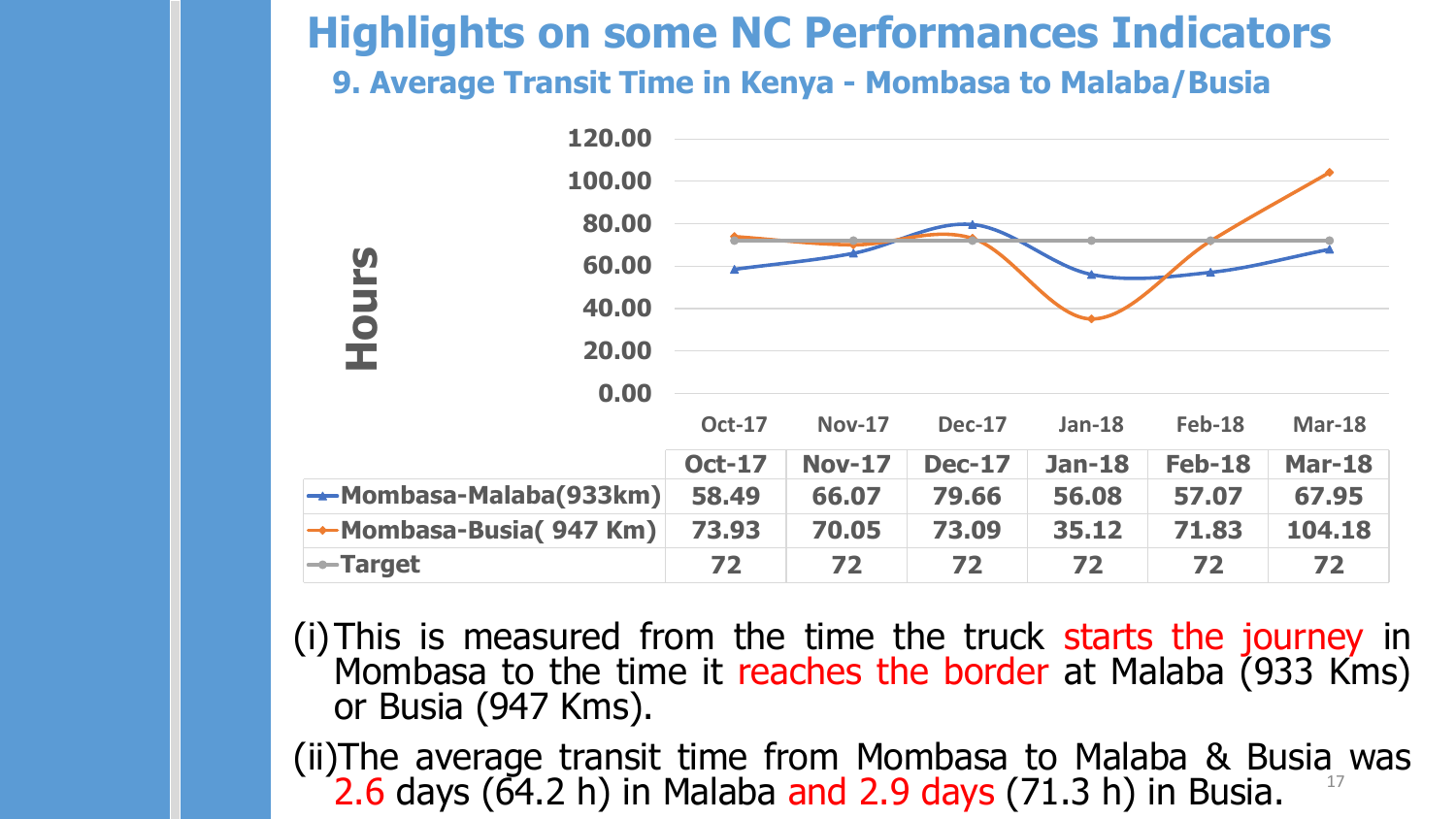### **10. Transit Time in Rwanda (Oct 2017 – Mar. 2018) Highlights on some NC Performances Indicators**



(i)The average transit time from Gatuna to Nemba (150 Kms) was 0.9 days (21.7 hours) and 1.6 day (39.7 hours) to Akanyaru-Haut (Borders with Burundi).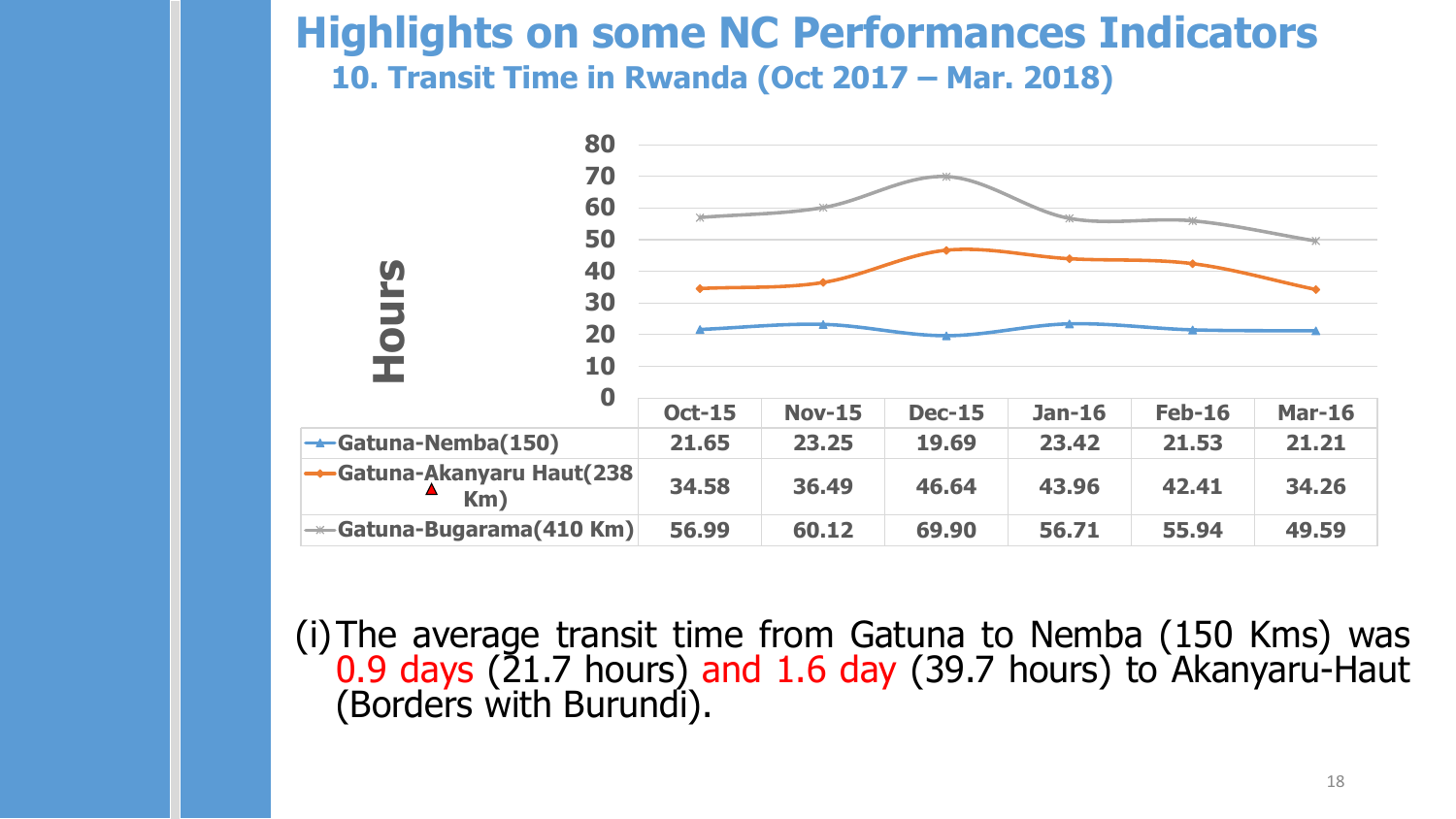# **Highlights on some NC Performances Indicators**

**11. Transit Time in Uganda (Hrs) from Malaba**



- (i) In March 2018, the average Transit Time between Malaba and Katuna (668 Km) has decreased from  $61.8$  hours (Oct. 2017) to 42.2 hours (Mar 2018).
- (ii) From Malaba to Kampala (236 Km) the average transit time it takes is 38.7 Hours.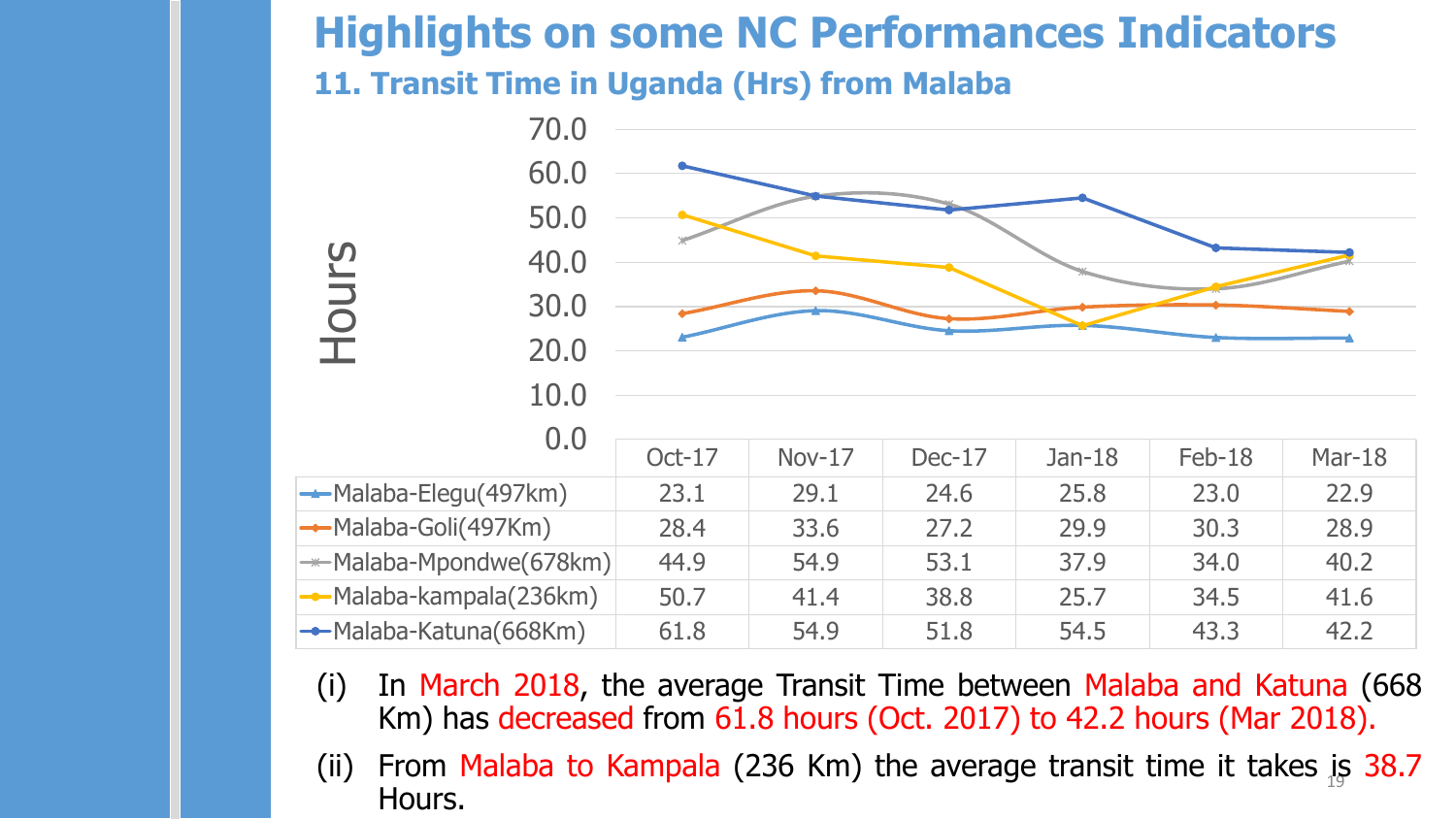# **New Indicators will include**

(i) Intra-regional Trade (Formal & Informal Trade between Member States)

(ii) Road Safety Indicators

(iii)Standard Gauge Railways (SGR)

(iv)Green Freight Transport Indicators (emissions at the Port & Corridor).